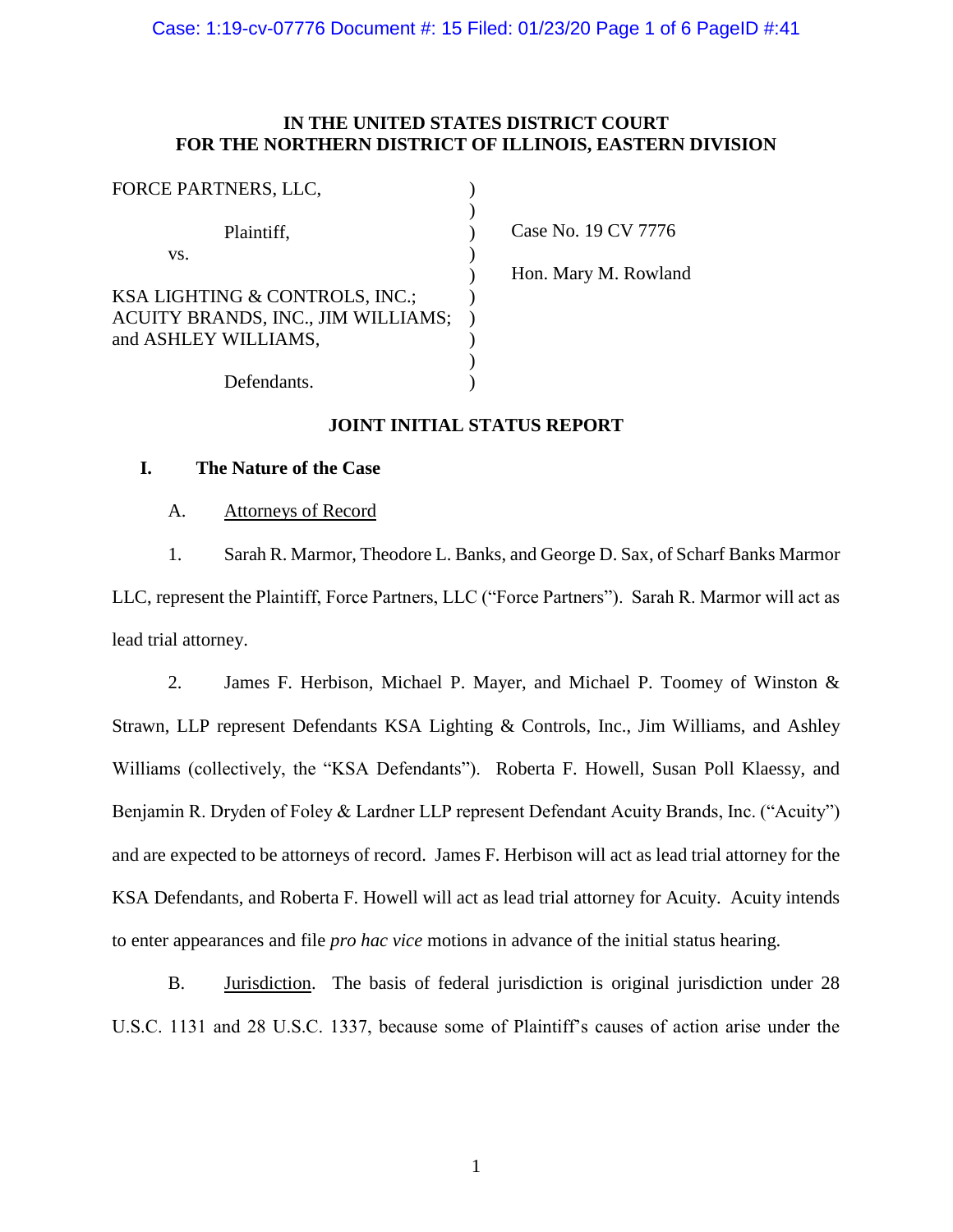## Case: 1:19-cv-07776 Document #: 15 Filed: 01/23/20 Page 2 of 6 PageID #:42

Sherman Antitrust Act, 15 U.S.C. 1-7 ("Sherman Act") as well as under the Clayton Antitrust Act, 15 U.S.C. 12-27 ("Clayton Act").

C. Nature of Claims Asserted in the Complaint. Plaintiff alleges (1) unreasonable restraint of trade in violation of Section 1 of the Sherman Act based on an anticompetitive and illegal group boycott orchestrated by Defendants against Plaintiff; (2) unreasonable restraint of trade in violation of Section 1 of the Sherman Act for a horizontal or "hub and spoke" conspiracy; (3) attempted monopolization of the market in violation of Section 2 of the Sherman Act; (4) excusive dealing agreements in violation of Section 3 of the Clayton Act; (5) violation of the Illinois Antirust Act, 740 Ill. Comp. Stat. 10/3; (6) violation of the Uniform Deceptive Trade Practices Act, 815 Ill. Comp. Stat. 510/2; ("UDTPA") and (7) tortious interference.

Defendants plan to file motions to dismiss and reserve the right to file counterclaims.

D. Factual and Legal Issues. The major legal and factual issues anticipated are:

1. Plaintiff's position: Plaintiff Force Partners, is a sales representative engaged in the lighting and controls agency business in the greater Chicagoland electrical lighting market. Defendant KSA is a competing agency with dominant market power in the area. KSA represents defendant Acuity, a leading manufacturer of electrical lighting products, in the greater Chicagoland market. Plaintiff represents manufacturers who compete with Acuity.

In the second half of 2019, the Defendants conspired to force plaintiff out of the greater Chicagoland market. KSA, with the active involvement and approval of Acuity officers, approached most of the electrical lighting distributors in the greater Chicagoland market and demanded the distributors stop doing business with plaintiff – if not, KSA and Acuity would stop doing business with the distributors, or charge the distributors higher prices. Defendants' campaign against plaintiff included a PowerPoint presentation that KSA prepared with Acuity's

2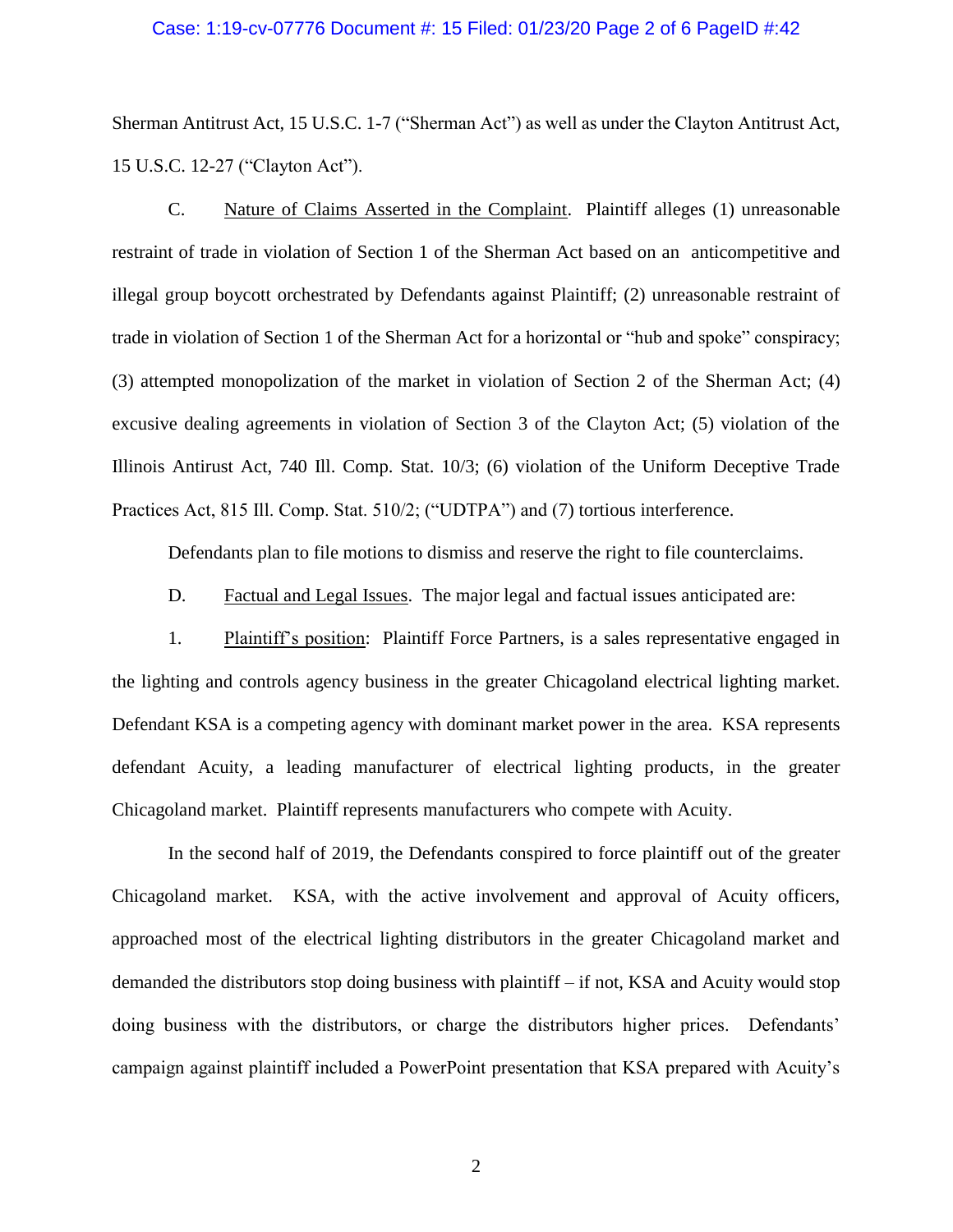## Case: 1:19-cv-07776 Document #: 15 Filed: 01/23/20 Page 3 of 6 PageID #:43

knowledge and approval, and which KSA presented to each distributor, and laid out the terms that required them to stop doing business with plaintiff or face loss of business and/or higher prices from KSA. In addition, the PowerPoint made material misrepresentations about plaintiff's lighting products and those of plaintiff's clients. The defendants' campaign to force a group boycott of plaintiff's business had a devastating effect on plaintiff, with distributors abandoning plaintiff because they were cowed into doing so by KSA.

Plaintiff expects that the major factual and legal issues are whether KSA had market power in the relevant market; whether the defendants all participated in a conspiracy to force Force Partners out of the greater Chicagoland market; whether the conspiracy was to foreclose competition and raise barriers to entry in this market; and whether consumer choice will be reduced and prices will rise as a consequence of defendants' conspiracy. Plaintiff expects to prove that defendants' conduct violated the Sherman Act and Clayton Act, as well as the Illinois Antitrust Act, UDTPA, and the common law of tortious interference, causing plaintiff to suffer damages. Plaintiff seeks compensatory and punitive damages.

2. Defendants' position. Plaintiff, a sales agent for a lighting company, brought this federal antitrust suit against a competing sales agent (KSA), its owners (James and Ashley Williams), and a lighting manufacturer (Acuity) as a result of KSA's attempts to offer incentives and lower prices to its customer base. But rather than compete on the merits of KSA's proposed incentive program (it has not been implemented yet), Plaintiff instead asserts baseless "antitrust" and tort claims. None of Plaintiff's claims are actionable, and therefore, Defendants will be filing a Rule 12(b)(6) motion to dismiss. Defendants anticipate the major issues to include: (1) whether any Defendant entered into an anticompetitive "agreement;" (2) whether Plaintiff has alleged any such agreement (to the extent they exist) resulted in an unreasonable restraint of trade under the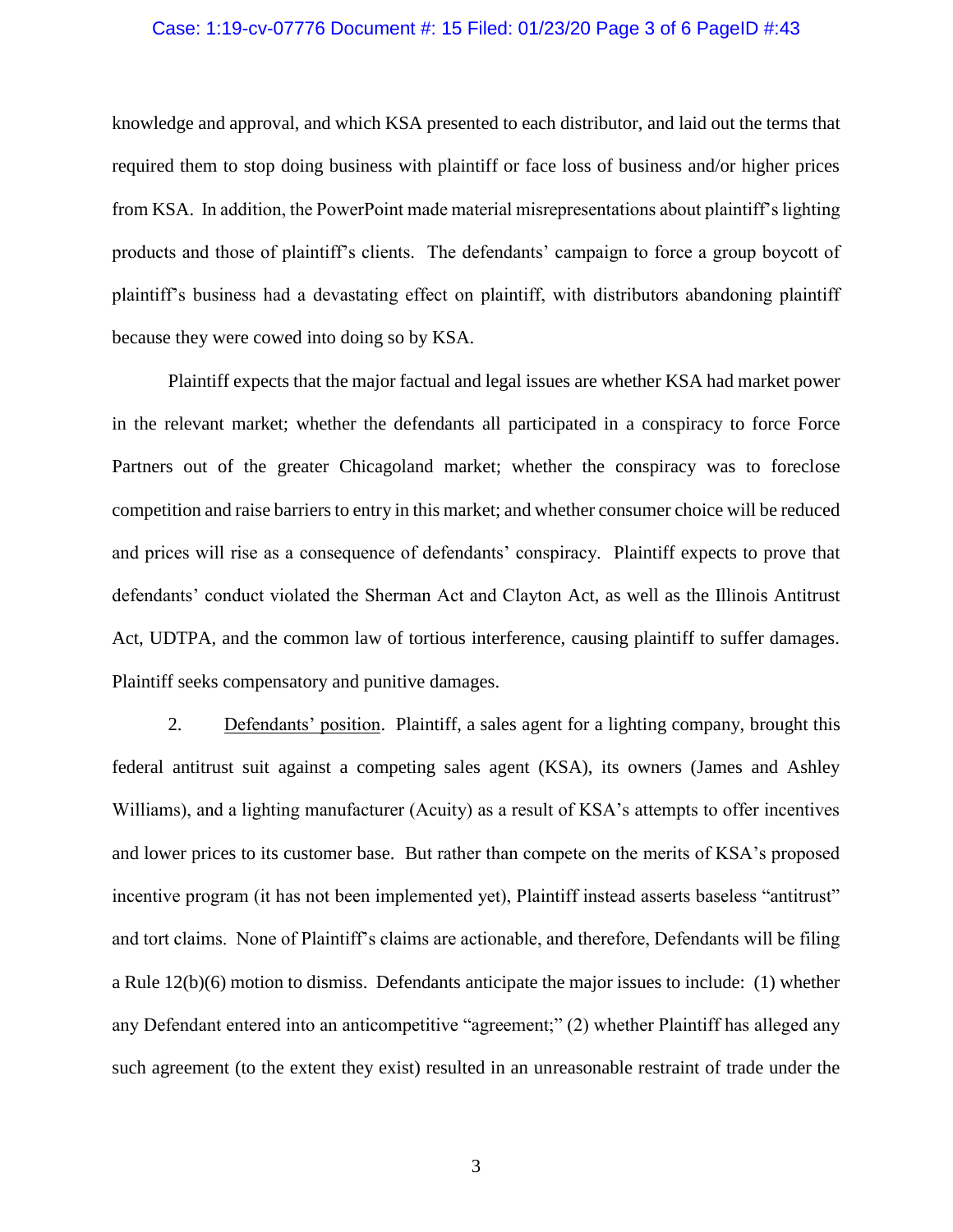## Case: 1:19-cv-07776 Document #: 15 Filed: 01/23/20 Page 4 of 6 PageID #:44

antitrust laws; (3) whether Plaintiff has adequately alleged a relevant antitrust market; (4) whether Plaintiff has alleged exclusionary conduct that can support an attempted monopolization claim; (5) whether the Illinois Antitrust Act applies to any alleged conduct not actionable under the federal antitrust laws; (6) whether Plaintiff has any actionable statements under the UDTPA; and (7) whether Plaintiff has alleged any improper interference with prospective business relations.

E. Status of service. All Defendants have returned waivers of service.

## **II. Discovery And Case Plan**

A. General Type of Discovery Needed. Both fact and expert discovery will be needed. Plaintiff expects that it will need more than ten depositions in this case, up to thirty. Defendants contend that no discovery should be permitted until the Court rules on their anticipated motions to dismiss, and Plaintiff agrees that the pendency of the 12(b)(6) motion to dismiss would preclude MIDP disclosures prior to a Rule 12(a) responsive pleading. Plaintiff reserves the right to seek discovery to respond to the anticipated motions to dismiss.

B. Fact Discovery. The parties' positions on discovery are:

1. Initial Discovery. This case is governed by the Standing Order Regarding Mandatory Initial Discovery Pilot Project ("MIDP Order"). The MIDP response period will not be triggered during the pendency of the motions to dismiss. Plaintiff reserves the right to seek discovery in order to respond to the anticipated motions to dismiss.

2. Discovery Dates. The parties propose that, within 14 days after the Court issues a decision on Defendants' anticipated motion to dismiss, the Parties submit a proposed discovery schedule for the first date to issue written discovery requests, fact discovery completion, expert report disclosure, expert discovery completion, and submission of any dispositive motions.

4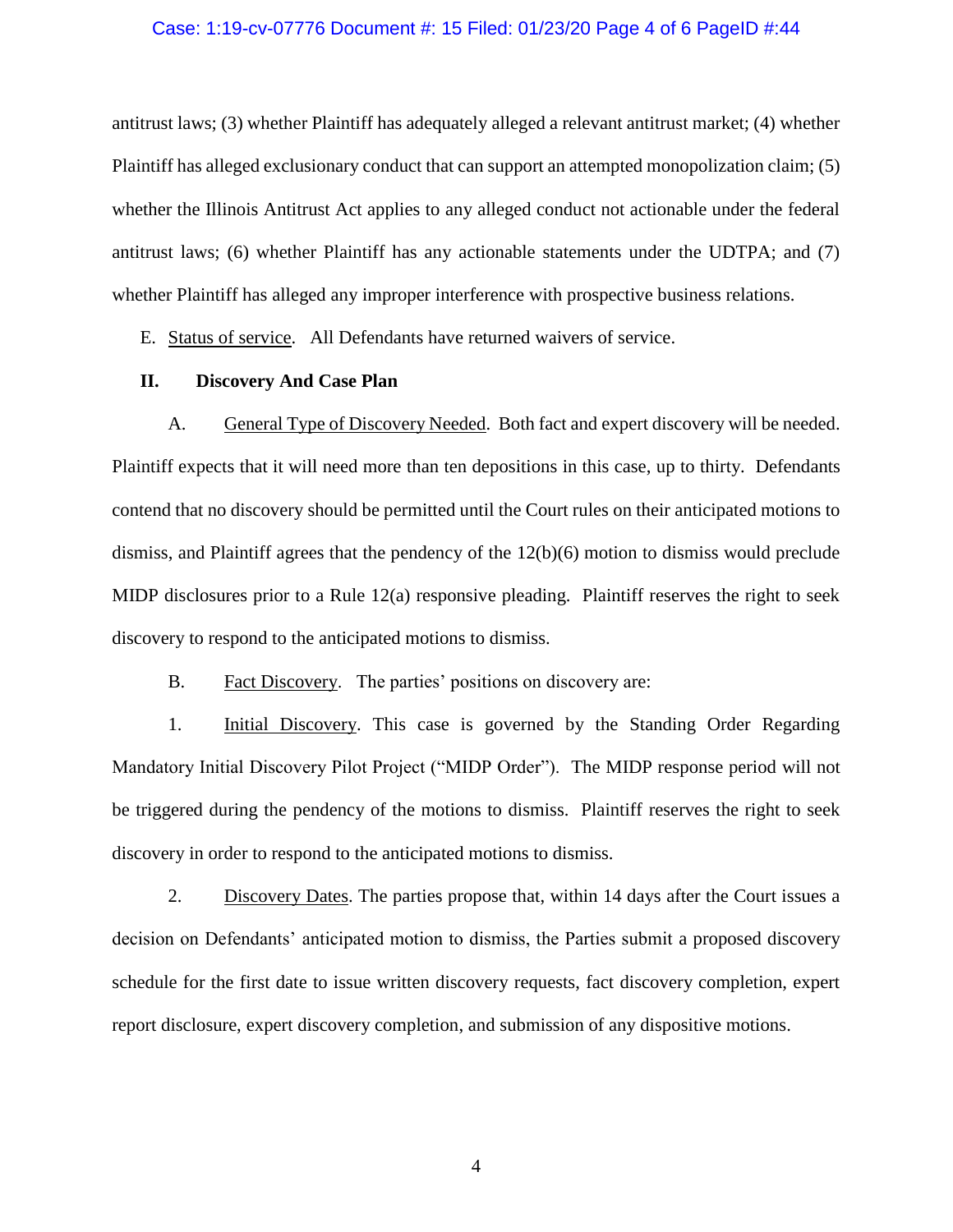## Case: 1:19-cv-07776 Document #: 15 Filed: 01/23/20 Page 5 of 6 PageID #:45

C. Pending and Anticipated Motions. There currently are no pending motions before the Court. The Defendants anticipate filing motions to dismiss pursuant to Fed. R. Civ. P. 12(b)(6). Acuity also anticipates filing motions for *pro hac vice* admission of attorneys Roberta F. Howell and Benjamin R. Dryden.

D. Electronic Service. The parties agree to service of pleadings and other papers by electronic means under Fed. R. Civ. P. 5(b)(2)(E).

E. MIDP Order. The parties have reviewed and will comply with the MIDP Order.

## **III. Trial**

A. Jury Demand. Plaintiff has demanded a jury trial.

B. Trial Date. Plaintiff anticipates being ready for trial by March 29, 2021. Defendants believe that the allegations in the Complaint are insufficient to state a claim, and therefore, Defendants believe it is premature to estimate a date when the case will be ready for trial.

C. Trial Length. Plaintiff anticipates the length of trial will be 10 days. Because Defendants believe that the allegations in the Complaint are insufficient to state a claim, Defendants cannot provide a reasonable estimate of the length of any trial.

# **IV. Consent and Settlement Discussions**

A. Magistrate Judge. The parties do not unanimously consent to proceed before a Magistrate Judge for all purposes.

B. Settlement discussions. There have been no settlement discussions.

C. Settlement conference. The parties do not request a settlement conference at this time.

5